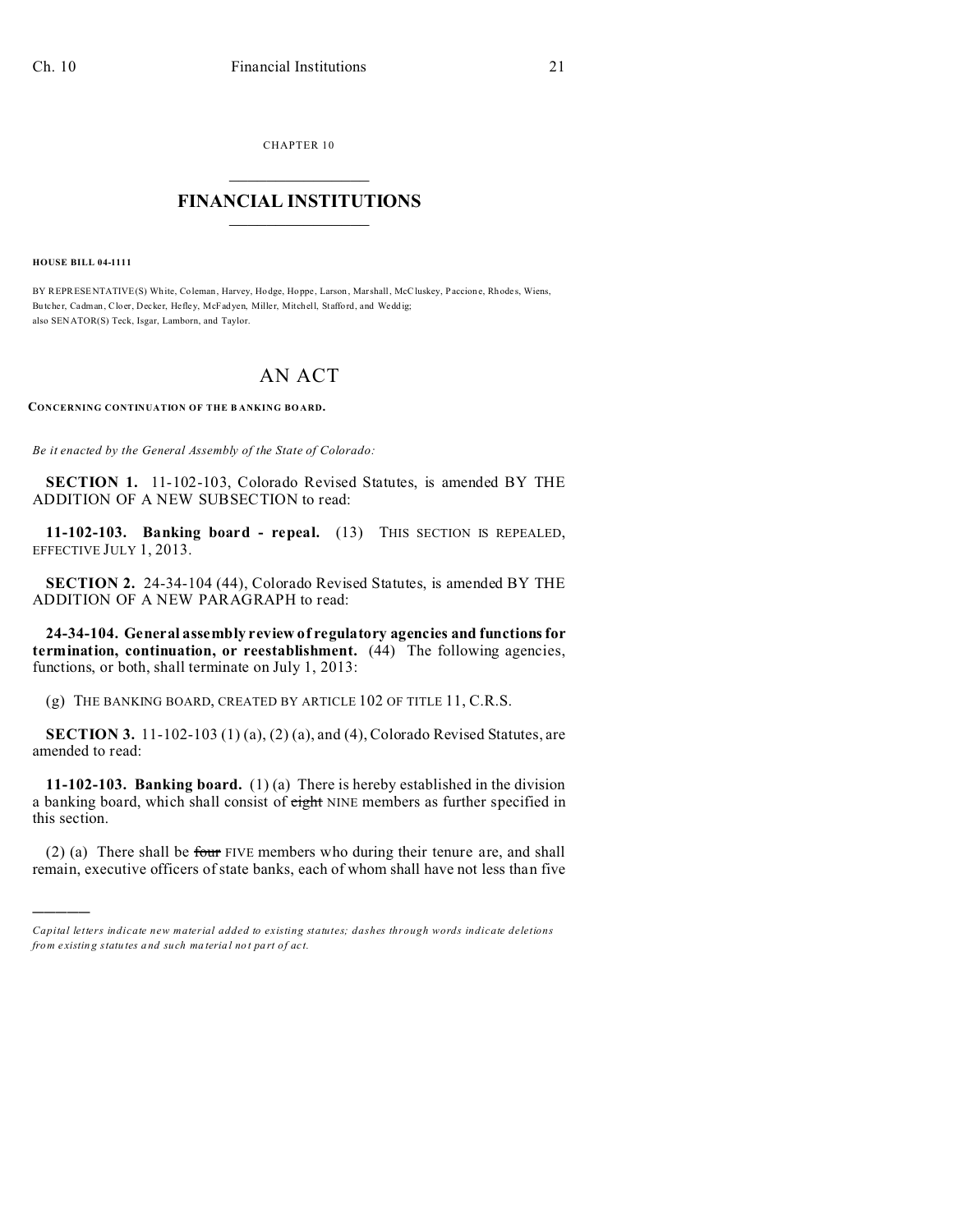22 Financial Institutions Ch. 10

years' practical experience as an active executive officer of a bank. AT LEAST TWO OF SUCH MEMBERS SHALL REPRESENT BANKS HAVING LESS THAN ONE HUNDRED FIFTY MILLION DOLLARS IN TOTAL ASSETS AT THE TIME OF THEIR APPOINTMENT.

(4) Of the eight members appointed under subsection (2) of this section, not more than four shall be of the same major political party. at all times at least one member shall reside west of the continental divide.

**SECTION 4.** Part 2 of article 102 of title 11, Colorado Revised Statutes, is amended BY THE ADDITION OF A NEW SECTION to read:

**11-102-203.5. Independent administrative review of material supervisory determinations - rules.** (1) THE BANKING BOARD SHALL ESTABLISH BY RULE AN INDEPENDENT ADMINISTRATIVE APPEALS PROCESS TO ADDRESS AN ADVERSE MATERIAL SUPERVISORY DETERMINATION THAT AFFECTS A STATE BANK. FOR PURPOSES OF THIS SECTION, A "MATERIAL SUPERVISORY DETERMINATION" MEANS:

(a) AN EXAMINATION RATING, INCLUDING COMPOSITE SCORES, INFORMATION TECHNOLOGY, AND TRUST DEPARTMENT RATINGS;

(b) A DETERMINATION RELATING TO THE ADEQUACY OF LOAN LOSS RESERVE PROVISIONS;

(c) A DISPUTED ASSET CLASSIFICATION EXCEEDING TEN PERCENT OF THE STATE BANK'S TOTAL CAPITAL;

(d) A DETERMINATION RELATING TO VIOLATIONS OF LAW OR REGULATION; AND

(e) ANY OTHER DETERMINATION THAT MAY HAVE AN EFFECT ON A STATE BANK'S CAPITAL, EARNINGS, OPERATING FLEXIBILITY, OR CAPITAL CATEGORY FOR PROMPT CORRECTIVE ACTION PURPOSES, OR MAY OTHERWISE AFFECT THE NATURE AND LEVEL OF SUPERVISORY OVERSIGHT ACCORDED THE STATE BANK.

(2) IN PROMULGATING THE RULE PROVIDED FOR IN THIS SECTION, THE BANKING BOARD SHALL APPLY THE FOLLOWING CRITERIA, CONSIDERATIONS, AND POLICIES:

(a) THE INITIAL APPEAL SHALL BE HEARD BY ONE OR MORE PEOPLE SELECTED BY THE BANKING BOARD WHO DID NOT PARTICIPATE IN AND DOES NOT REPORT TO ANYONE WHO MADE THE MATERIAL SUPERVISORY DETERMINATION UNDER REVIEW;

(b) THE BANKING BOARD SHALL ESTABLISH SAFEGUARDS TO PROTECT FROM RETALIATION A STATE BANK THAT FILES AN APPEAL;

(c) ALL APPEALS SHALL BE IN WRITING, ON FORMS APPROVED BY THE BANKING BOARD, AND APPROVED BY THE APPELLANT'S GOVERNING PRINCIPAL OR A MAJORITY OF PRINCIPALS;

(d) ALL APPEALS SHALL BE HEARD WITHIN NINETY DAYS AFTER FILING AND DECIDED WITHIN ONE HUNDRED EIGHTY DAYS AFTER FILING;

(e) THE BANKING BOARD SHALL CLASSIFY THE STATE BANKS THAT ARE ELIGIBLE